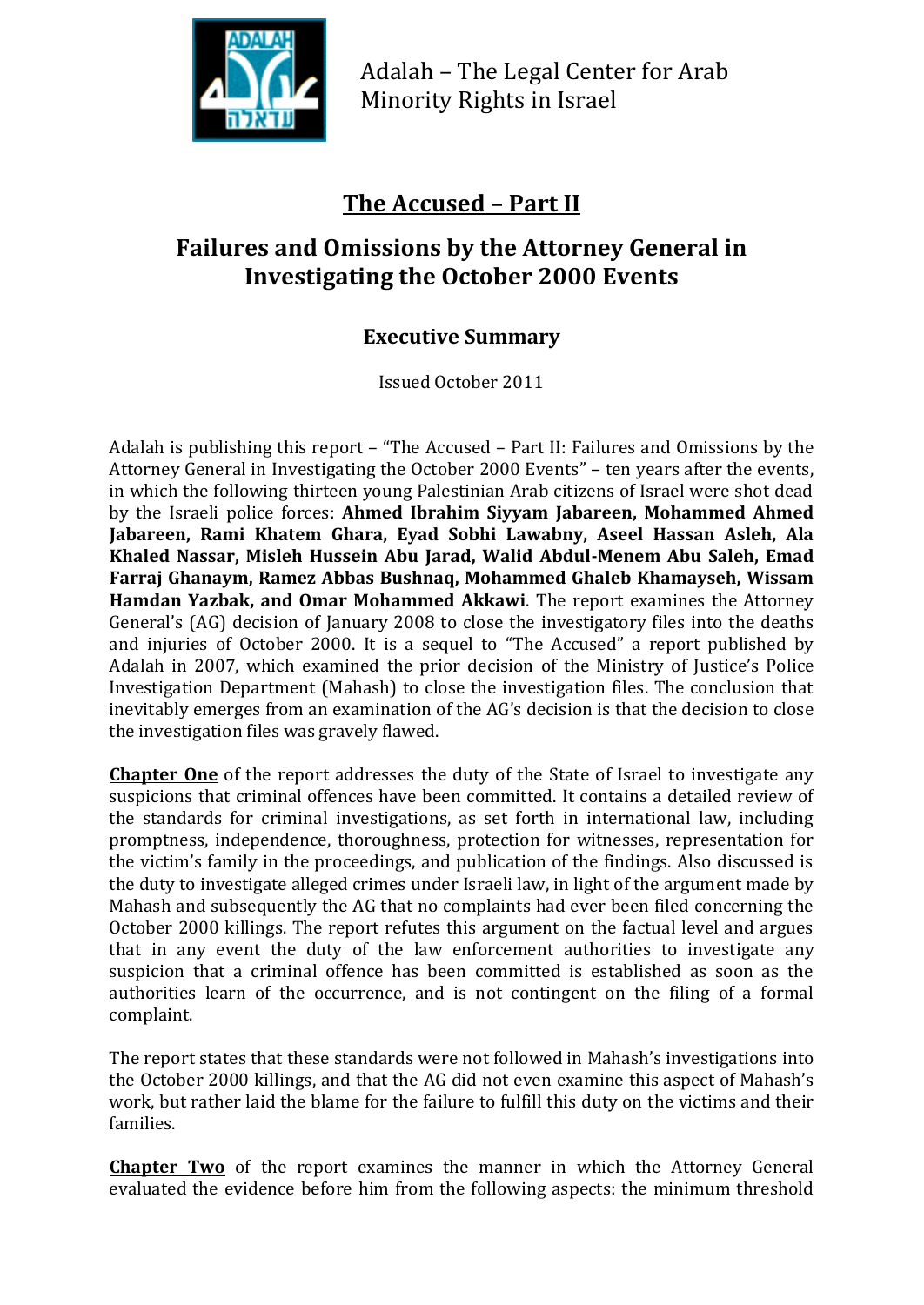required for indicting a suspect, the kind of offenses that he defined in order to gauge whether or not there was sufficient evidence to indict, his examination of the circumstantial evidence, and his position towards the reliability of the testimony and the witnesses.

The AG's decision deviates from established legal custom regarding the evidentiary threshold required for the purpose of filing an indictment. The Supreme Court of Israel has determined that evidence on which an indictment is based should establish a "reasonable prospect for conviction". However, the evidentiary threshold that was adopted by the AG in reaching his decision on the events of October 2000 was that there should be **full and unequivocal evidence leaving no reasonable room for doubt** in filing indictments against those responsible for the killings. Establishing this evidentiary threshold, which is far higher than the norm, was one of the principal factors in the closing of the investigations. Conversely, the AG related to intelligence material that was devoid of any evidentiary value but favored the accounts of the events given by police officers, as "evidence with the potential to acquit", thereby employing an evidentiary threshold significantly lower than is customary.

In general, the prosecution is given broad discretion on the question of whether or not to put a defendant on trial, which involves factual, legal and value-based decisions. However, in the case of the October events, all the related decisions were biased in such a way as to shield the suspected police officers from indictment and prevent an accurate account of the events from coming to light. It should be emphasized that **the Or Commission of Inquiry into the October 2000 events found in its report of September 2003 that there was no legal justification for the opening of fire by the Israeli security forces in any of the 13 killings cases**. Especially problematic in this context is the manner in which the evidence concerning the use of sniper fire against demonstrators was examined, in particular the method of "triple" firing of live rounds, involving the simultaneous firing by three snipers at the same person, without any prior warning.

Another relevant aspect of the manner in which the AG examined the evidence, is the type of offences, in which the AG concluded that there was insufficient evidence for an indictment. If the AG believed there to be insufficient evidence to prove the *mens rea* required for offenses such as murder, then he ought to have examined whether there was sufficient evidence to charge the suspects with manslaughter, which requires a lower level of *mens rea*, or with the lesser offense of causing death by negligence. In fact, however, the AG totally ignored these possibilities.

Another failing concerns the manner in which the AG evaluated the circumstantial evidence and drew associated conclusions. The AG evaluated each piece of circumstantial evidence separately and dismissed each as an independent basis for proof of guilt. This method is contrary to Israeli Supreme Court case law, which holds that every piece of evidence should be examined so as to determine whether it, in itself, establishes a factual finding, and not whether it constitutes proof of guilt. The possibility of proving guilt should arise from the evaluation of the entirety of the evidence.

Also with regard to the circumstantial evidence, the AG completely disregarded the location of the bullet wounds on the bodies of the deceased as evidence that the fire had not been directed at the lower part of the body, contrary to the Israeli police directives governing the opening of fire. By contrast, the Or Commission of Inquiry relied – and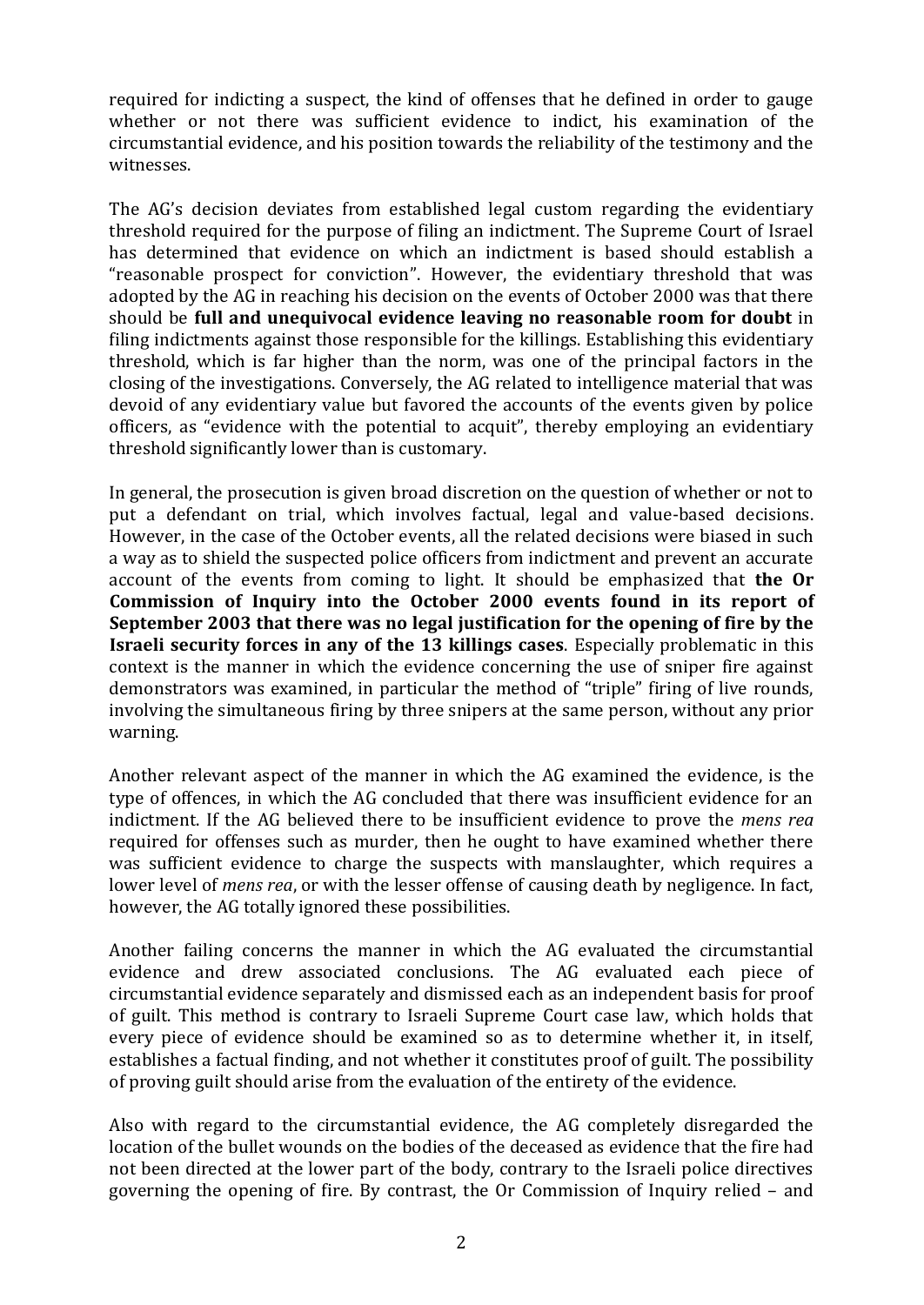rightly so – on the location of bullet wounds in the upper part of the bodies as a fact that demonstrates that the firing was unlawful.

Furthermore, the AG's decision clearly shows that he relied extensively on the testimonies provided by suspected police officers. It consistently ignores the varying and contradictory versions of events given by the police officers implicated in the killing. In addition, the AG systematically gave preference to testimony given by police officers over that provided by Arab citizens. We are aware that the prosecution and the judiciary tend to attribute greater reliability to police testimony. However, such a tendency is always problematic, and all the more so in cases in which police officers themselves are suspects. In such cases there is a heightened need to view police testimonies as testimonies given by suspects – who may seek to distance themselves from the suspected offences or to minimize their involvement in their accounts – and to give appropriate weight to inconsistencies and contradictions in their testimonies. In this context, Mahash relied largely on the testimony taken by the Or Commission of Inquiry, in many cases refraining from re-questioning police officers who were involved in the events and whose testimonies were found problematic. Mahash employed the opposite approach with regard to the Arab witnesses, re-questioning witnesses who had been examined by the Or Committee and found reliable, and then raising questions over their reliability. The decisions not to re-question police officers and to re-question Arab citizens are not neutral. Such decisions seek not to find guilt and assume innocence on the part of police officers, while making negative assumptions regarding the character of Arab witnesses. The AG did not criticize Mahash's approach or order re-questioning in appropriate cases, but adopted the same approach.

**Chapter Three** of the report discusses the attribution of responsibility to the victims of the lethal firing, a pattern that repeats itself in the AG's decision. The AG expanded on the theoretical motives of the victims, and consequently attributed clear responsibility to them for the injuries they sustained. If Mahash was negligent, sabotaged the investigations and laid responsibility with the families of the victims and on the Arab minority in Israel as a whole and its leadership, as argued by Adalah in *The Accused – Part I*, the AG went further still by placing responsibility for the deaths on the victims themselves.

In the AG's decision the intentions attributed to the victims were reviewed, even though they were based on hearsay evidence, which is inadmissible in a criminal proceeding. This is particularly problematic given the repeated claim made by the AG in his decision that the evidence had been examined through the prism of criminal law. Moreover, the victims' motives were examined, *prima facie*, for the purpose of answering questions about whether police officers were in danger.

The report contends that the AG's purpose in referring to the intentions of the victims was to present the victims in a negative light and to portray the police officers who opened fire at them as coming under hostile attack by extremists who wished to die a martyr's death. The report argues that the AG's preoccupation with the intentions and motives of the victims – which clearly constitute inadmissible evidence and are wholly irrelevant to the examination of the evidence aimed at establishing criminal guilt – testifies primarily to the intentions and motives of the AG and his examination team.

**Chapter Four** discusses the disregard demonstrated by the AG for the serious flaws in the conduct of Mahash, which strove to avoid conducting a serious investigation into the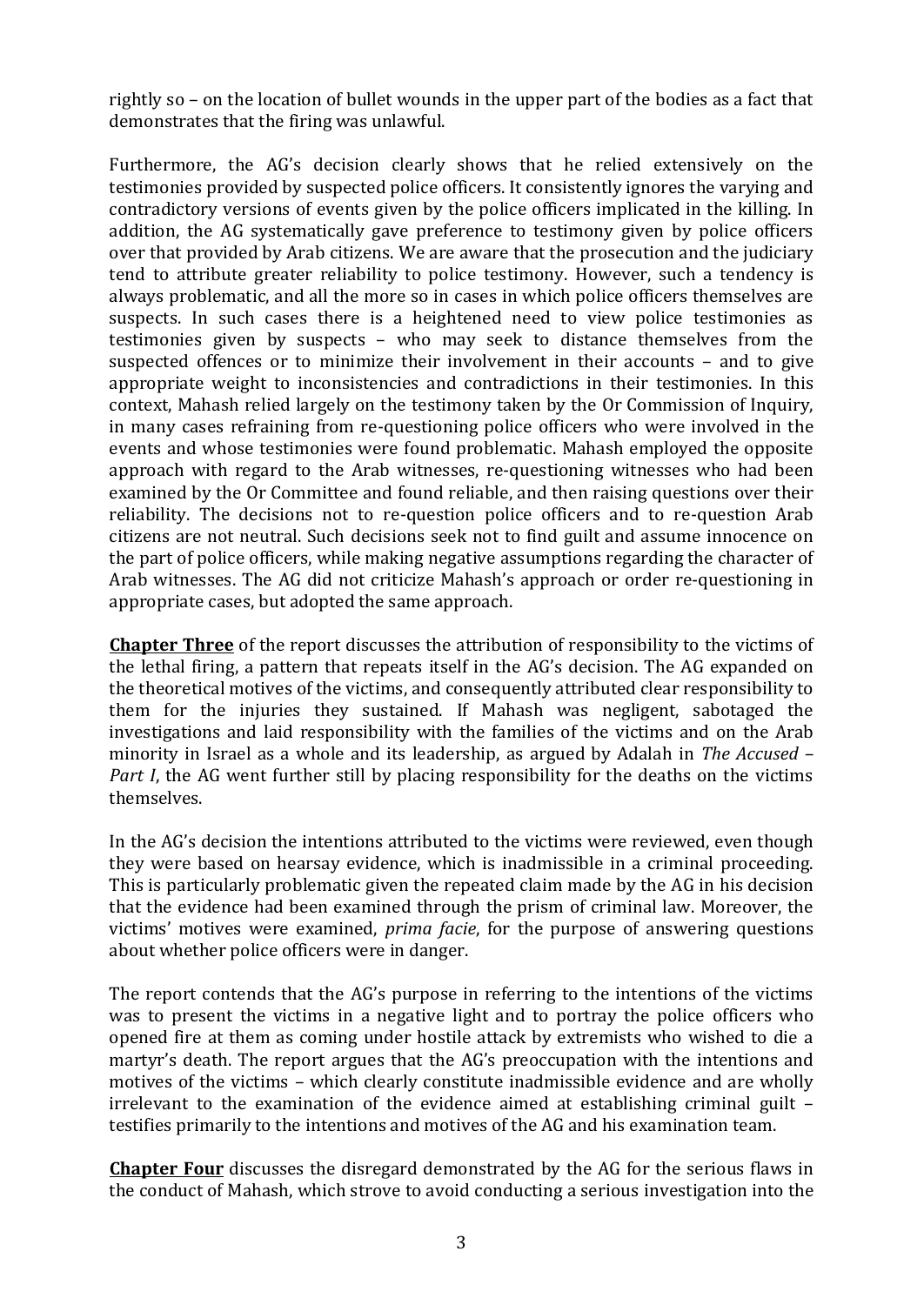events of October 2000 and to close the investigation files, and his backing of Mahash. The chapter analyses Mahash's decision, which was backed by the AG, not to open an investigation into the deaths and injuries immediately after the events. Although Mahash did conduct a small number of investigative activities, it decided not to conduct investigations in the immediate aftermath of the events, but instead to wait until a "basis for opening an investigation" could be determined. It also decided that the families of the victims and other interested parties would have to provide the basis for such an investigation. The picture portrayed by the AG on this point, that Mahash commenced investigations but encountered objective difficulties and was therefore unable to complete them, does not reflect the facts. Mahash officials explicitly stated to the legal clerks who collected the material on behalf of the Or Commission that they had decided not to conduct investigations due to their alleged inability to do so. They did not claim in the Mahash report that investigations had taken place into the events. This means that there were no attempts to investigate, but rather that a conscious and deliberate decision was made not to conduct investigations, despite the fact that Mahash was aware that civilians had been shot by police using live rounds and rubber-coated steel bullets.

This chapter examines a further contention made by Mahash, which was also backed by the AG, that its failure to conduct investigations was due to the fact that the families of the victims did not file complaints regarding the deaths. This argument is baseless, both legally and factually, since the duty to investigate is not contingent on the filing of a formal complaint. Furthermore, as the report shows, complaints were filed, be they general or individual, regarding all the deaths, and it was Mahash who created obstacles to investigations into the killings and addressing these complaints.

On the further subject of the failure to perform autopsies on most of the bodies of the 13 deceased men, the AG again adopted Mahash's version of events, according to which it had not been possible to perform autopsies in October 2000. In addition, without critically examining Mahash's actions, he placed the responsibility for lack of autopsies on the victims' families. As the report shows, autopsies were performed on four of the 13 deceased men with the consent of their families. The report details the unfolding of events concerning the autopsy of Mohammed Jabareen, which indicate that neither the police nor Mahash asked for an autopsy to be performed, and that it was only because of his family's insistence that an autopsy was performed. In this case the police acted, probably in coordination with Mahash, in order to bring the body to burial without an autopsy being performed even though the family of the victim had already given their consent to an autopsy, and even demanded that an autopsy should be conducted promptly. Moreover, Mahash did not use the autopsy findings in order to promote the investigation.

In the other cases Mahash took no significant steps to enable the autopsies, or at the very least to enable the performance of a pathological examination of the bodies, as required by its role as the investigative authority. In this context, the AG adopted the excuse cited by Mahash for the failure to perform autopsies on the bodies, namely that the families of the victims conducted burial services "within a very few hours of the event." In fact, however, only one of the 13 funerals took place on the same day as the death. Furthermore, the victims' families were required to obtain burial permits to conduct the funerals, which were issued with the approval of the police, with Mahash's consent. Thus it was Mahash that made it possible for the funerals of the deceased to be conducted soon after the killings, and Mahash that thwarted the possibility of performing autopsies on most of the bodies. In addition, Mahash did not apply to the courts to obtain an order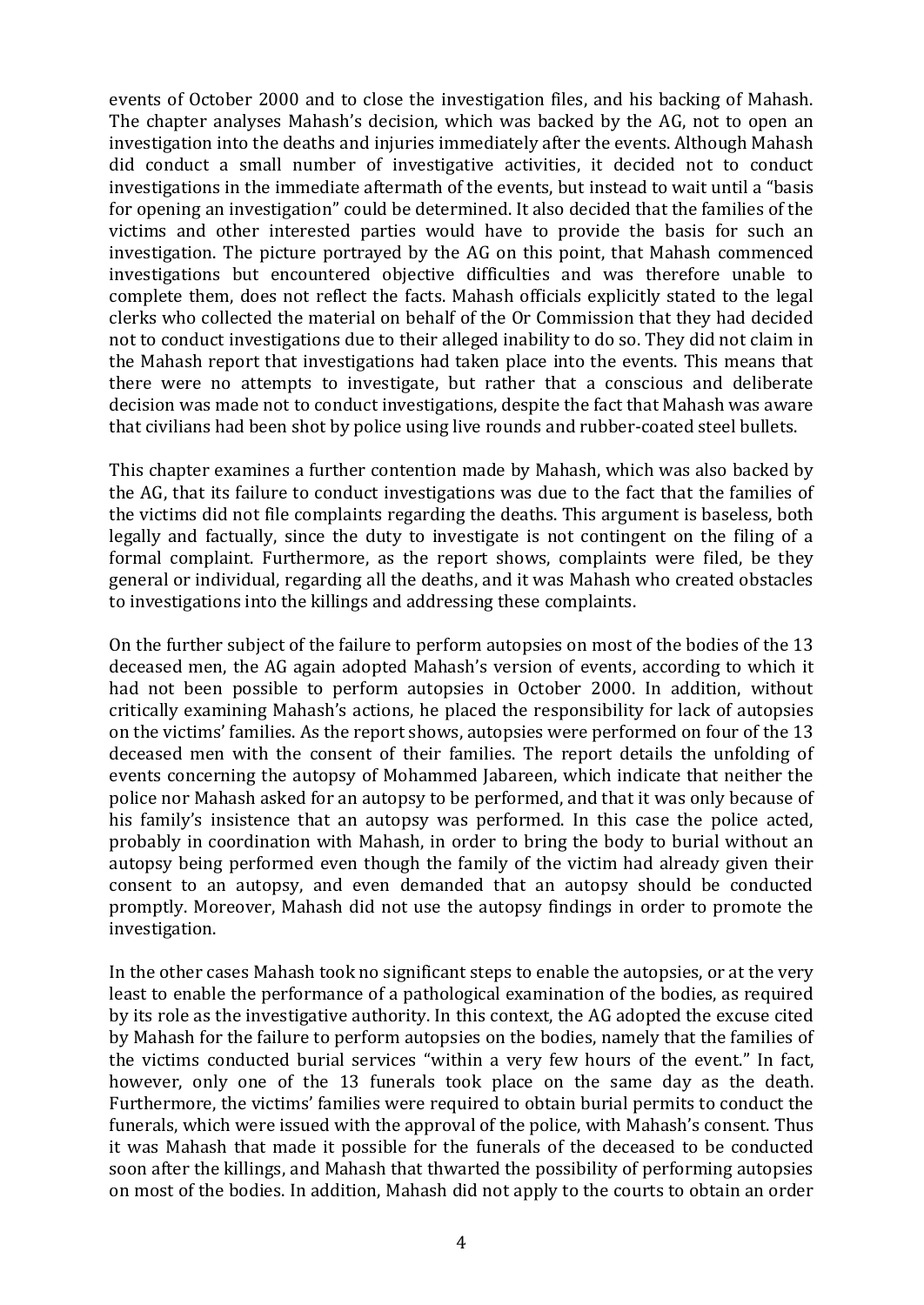for autopsies to be performed on any of the bodies after the events, and made no effort to persuade the families, some of whom were represented by attorneys, to agree to the performance of an autopsy. Nor did Mahash's investigators consult forensic experts in order to examine the need or the possibility of performing pathological examinations on the bodies that did not involve a full autopsy, although it is reasonable to assume that the families would have consented to that.

The AG did not conduct a thorough examination of Mahash's omissions with respect to other actions concerning the collection of evidence related to the victims' bodies. In not one of the cases were the clothes of the victims collected – the kind of evidence that is routinely examined by forensic experts – which may have helped to draw conclusions regarding the type of ammunition that was used, the firing range, etc. Bullets and bullet fragments that were removed from the victims' bodies were also not collected in any of the 13 cases by the police or Mahash's investigators, or else they were collected only as a result of pressure from the families and others.

The fact that Mahash did not investigate the deaths and injuries ruled out any possibility of conducting an effective investigation, contributed to the disappearance of evidence, and created a situation of immunity for the police officers involved. Therefore, Mahash is not responsible only for an investigative failure, but for causing real damage to any future criminal investigation into the killings.

The second part of Chapter Four deals with the lack of criticism in the AG's decision of Mahash's omissions and investigative failures during the period from the establishment of the Or Commission of Inquiry until Mahash's decision to close the investigation files was issued in September 2005. The chapter discusses the failure to conduct criminal investigations during the period during which the Or Commission was active, and argues that Israeli law does not preclude the conduct of a criminal investigation into cases that are also under examination by an official commission of inquiry. The relevant case law states that a criminal investigation and an investigation by an official commission of inquiry are mutually complementary. In the past, official commissions of inquiry have operated in Israel in parallel with criminal proceedings.

The chapter then sets forth in detail Mahash's subsequent failure to implement the recommendations of the Or Commission, and in many cases to re-question police officers whose testimony was found by the commission to be problematic, as well as the backing given by the AG for these omissions.

**Chapter Five** of the report explores the contradictions between the conclusions of the Or Commission and those drawn by the Attorney General. As the report show, the AG endorsed Mahash's findings even where they contradicted the findings of the Or Commission. Indeed, the findings of the AG and the investigative team appointed by him went even further than those of Mahash in contradicting the findings and conclusions of the Or Commission.

These facts are particularly grave in view of the thorough and in-depth work that was conducted by the Or Commission, which was headed by a Supreme Court judge and included a district court judge. Yet more serious are the many cases in which Mahash and the AG drew conclusions contradictory to those reached by the Or Commission on normative issues where the commission has clear superiority over Mahash. A striking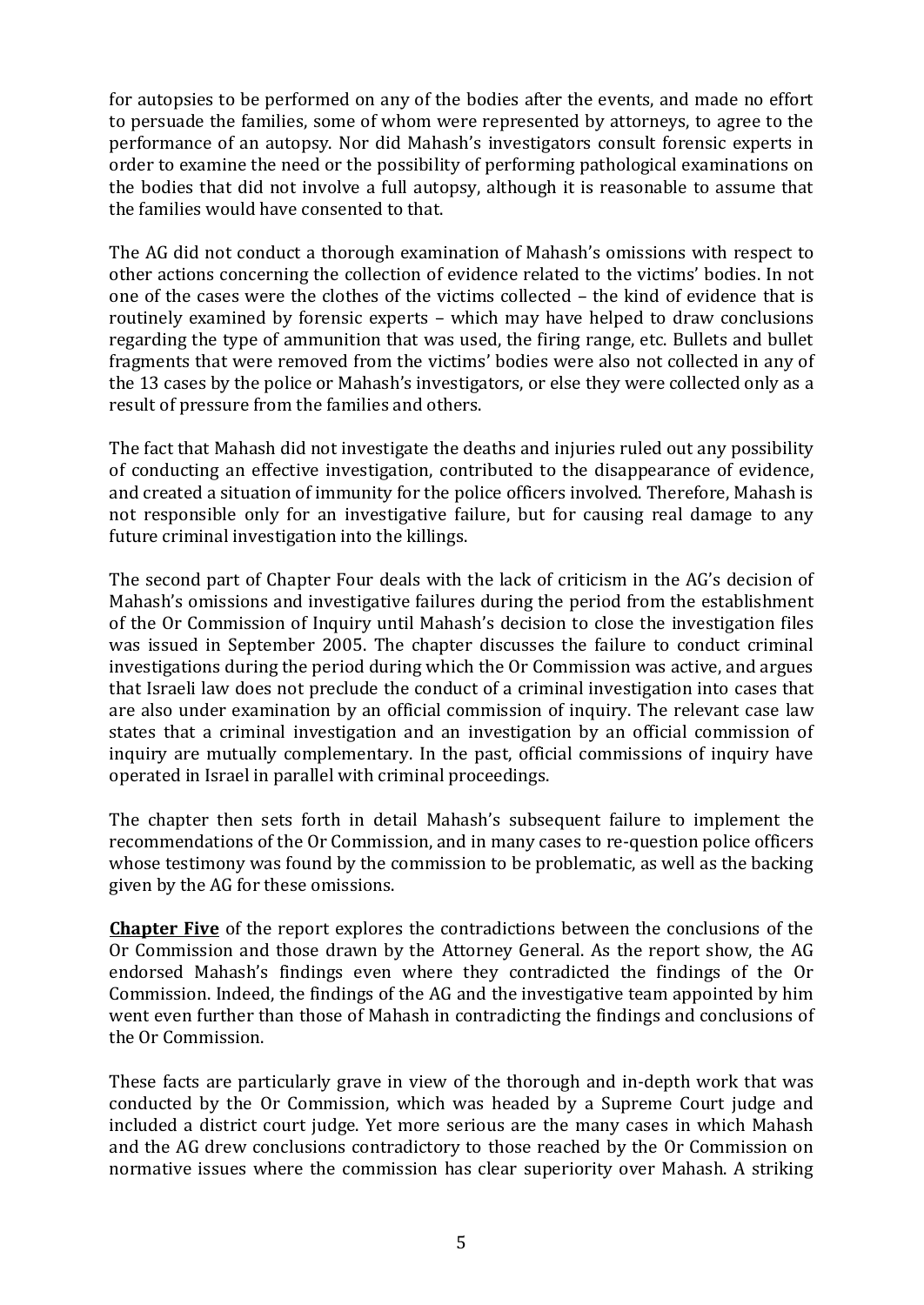example is the contradiction between the conclusions reached by the Or Commission and Mahash regarding the legality of opening fire on civilians.

The report emphasizes that the Or Commission directed Mahash to continue investigating, which Mahash failed to do in an effective manner. As a result, Mahash's decision to close the investigation files was based primarily on the same materials that were available to the Or Commission; however, in many cases Mahash reached contradictory conclusions.

This chapter also discusses the problems that arise from the way in which the AG, as Mahash before him, perceived and portrayed the character of the events themselves. The AG related to the responsibility of the police command as if it were acting in the circumstances of a military operation – which is governed by the laws of war and the purpose of which is to defeat an enemy – and not a police operation, the purpose of which is to maintain public order and peace.

**Chapter Six** presents the conclusions of this report, according to which senior members of Mahash and the State Attorney's Office responsible for investigating the October 2000 killings were operating in a conflict of interest. The chapter emphasizes the legal significance of these conflicts of interest and their implications at both the criminal and public levels. It states that by operating in a state of conflict of interest, the senior Mahash officials involved and the State Attorney's Office *prima facie* failed in their legal obligation toward the public and impeded the investigation of the killings. The report further argues that there is a serious suspicion that the gravity of these actions far exceeds the threshold of criminal liability.

As the chapter demonstrates, the conflict of interests of the Mahash investigators is a structural problem that arose with the establishment of the department and the manner in which it operates, and is not unique to the investigations into the events of October 2000. However, the serious and unprecedented failures that characterized Mahash's actions in this case – which rose to the level of impeding the investigations – is revealed in its full force and requires measures to be taken in response at both systemic and individual levels.

The institutional conflict of interests of Mahash – the entity charged with investigating the activities of the police force of which its investigators are members – created fertile conditions for it to consistently and deliberately refrain from conducting investigative activities both during and after events that it was required to re-investigate following the conclusions issued by the Or Commission. The few investigative activities that Mahash did conduct were neither independent nor professional. Furthermore, the fact that Mahash refrained from investigating the October 2000 killings and injuries actually precluded any possibility of holding an effective investigation, contributed to the disappearance of evidence, and fostered police impunity.

The chapter also discusses a personal conflict of interest that detracts from the legitimacy of the decision of the AG. It describes a press conference that was held in September 2005, just three days after the publication of Mahash's decision to close the investigations, at which then-Attorney General Menachem Mazuz participated, alongside then-State Attorney Eran Shendar. Shendar headed Mahash during October 2000 and played an active and central role in the decisions not to investigate and in Mahash's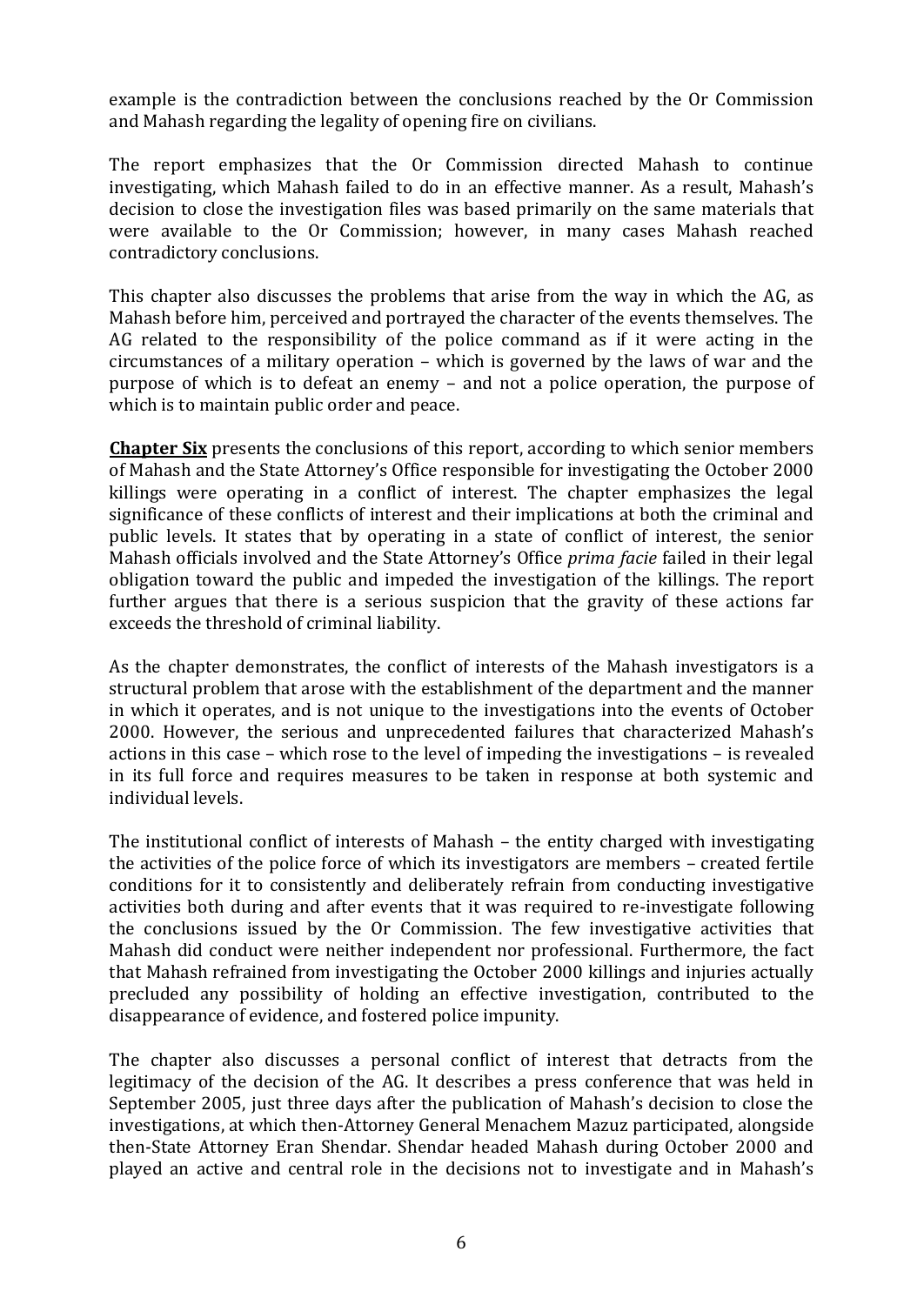omissions. Also in attendance was the head of Mahash at the time, Adv. Herzl Shbiro, who, together with Mazuz and Shendar, publicly and fully endorsed Mahash's decision.

The chapter sets forth how, following vehement criticism of Mahash's decision to close the investigation files, the AG announced that he would examine the decision as if an appeal had been submitted to him, without waiting for the end of the appeals period and without any appeal being submitted. The AG's announcement came despite the fact that. at that time, Adalah had already submitted a motion to him to request the investigation materials in order to submit an appeal. Moreover, the position of the victims' families that the AG's public expression of support for Mahash's decision to close the investigations disqualified him from serving as a neutral instance to consider the appeal to be submitted against Mahash's decision had already been made clear.

A further conflict of interests set out in this chapter concerns the legal team appointed by the AG to examine Mahash's decision. All members of this team are employees of the State Attorney's Office and therefore subordinate to the State Attorney, Eran Shendar, who headed Mahash at the time of the October 2000 events. As the report argues, this additional conflict of interests also seriously compromises the independence of the examination.

The clear conclusion drawn in the report is that the AG's decision cannot be considered independent or neutral, either in terms of the investigation into the killings and the decision not to put the killers on trial, or the manner in which Mahash operated and failed to investigate. The AG sought to publicly acquit Mahash of the accusations concerning its grave shortcomings. The process of examining Mahash's decision to close the investigation files should have been carried out by an examination committee independent of the State Attorney's Office, and not by a team subordinate to a figure tainted by a conflict of interests, and who had publicly pronounced his position on the matter.

The conclusions set forth in the chapter point to a grave suspicion that the AG and the examination team committed a breach of their legal obligations by examining Mahash's report while in a serious conflict of interest. This, *prima facie*, establishes grounds for their criminal indictment. Furthermore the personal liability of senior members of Mahash arises from their failure to investigate and for hampering the investigations.

**The report's conclusion** is that the AG's decision left untouched the absolute immunity granted by Mahash to the police officers implicated in the lethal shootings that led to the deaths of 13 Arab citizens of Israel in October 2000. This impunity encourages the recurrence of serious violations of human rights and leaves the victims and their families without protection or remedy. The impunity also has a collective aspect, as its effect is to leave all Arab citizens of Israel vulnerable to harm and without protection. Justice was not done, lessons were not learned and there has been no personal liability for any of those responsible for the lethal shootings. The root cause of the deaths of the 13 Arab citizens in October 2000 has not been eradicated. Moreover, by endorsing Mahash's decision, notwithstanding its grave failings, the Attorney General established low and inappropriate standards for the authorities' duty to investigate and indict those responsible for injuries inflicted on citizens. The result of this policy is to render citizens who are injured by representatives of the state defenseless.